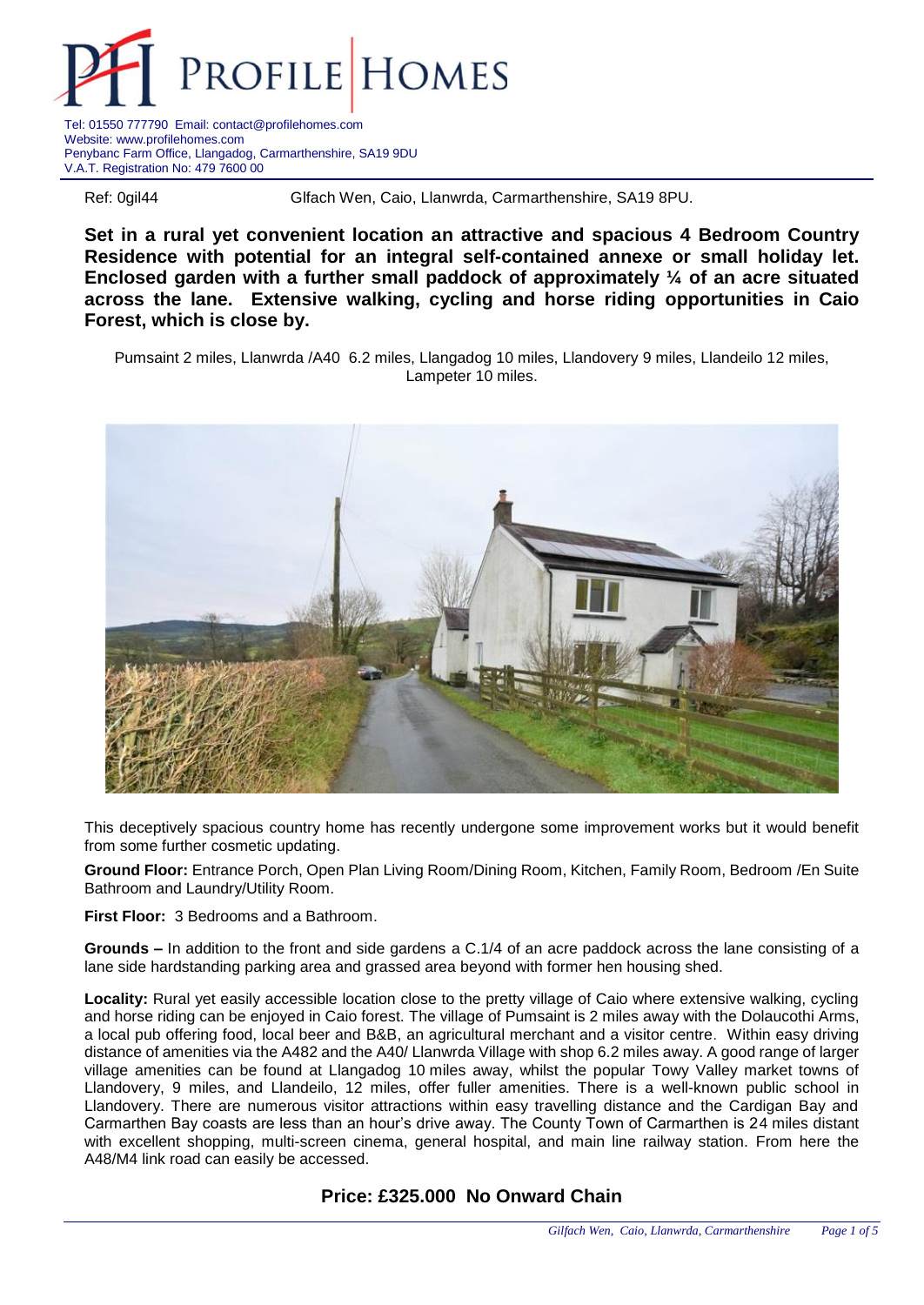# **THE ACCOMMODATION:**

**Ground Floor –**

Having recently benefited from some improvement works to include a new combination Calor Gas Boiler and a modern 'Onion' Septic Tank. There is easy scope to create a self-contained annexe wing or holiday accommodation. Benefitting from double glazed windows throughout and solar electricity panels.

| <b>ENTRANCE PORCH:</b>                              | Open fronted porch with a pitched slate roof, fully glazed door leading into the<br>open-plan living room.                                                                                                                                                                                                                                         |
|-----------------------------------------------------|----------------------------------------------------------------------------------------------------------------------------------------------------------------------------------------------------------------------------------------------------------------------------------------------------------------------------------------------------|
| <b>OPEN-PLAN LIVING</b><br><b>ROOM/DINING ROOM:</b> | 22'6" x 22'2". L Shaped room. Exposed ceiling beams and timbers. Fireplace<br>housing a wood burning stove on a slate hearth. Two windows to the front and<br>windows to both side aspects. Tiled floor. Staircase to the first floor. Door to the<br>family room and archway to the kitchen.                                                      |
| <b>KITCHEN:</b>                                     | 12' x 7'10". Range of medium Oak wall and base units with granite effect<br>worksurfaces over and tiled splashbacks. 11/2 bowl stainless steel sink, double eye<br>level ovens, 5 ring gas hob and chimney hood style extractor fan. Space for an<br>under counter fridge freezer. Ceiling down lights, tiled floor, window to the side<br>aspect. |
| <b>FAMILY ROOM:</b>                                 | 21'8" x 7'2". Accessed from the dining area via double fully glazed French doors,<br>window to the side and French doors to the other side elevation accessing the<br>side garden. Ceiling downlights, two built in cupboards, tiled floor.                                                                                                        |
| <b>BEDROOM 1:</b>                                   | 14'6" x 10'6". Vaulted ceiling with exposed A Frames and purlins, tiled floor.<br>Window to the side aspect. Door to the bathroom.                                                                                                                                                                                                                 |
| <b>EN SUITE BATHROOM:</b>                           | 11'7" x 8'5". Corner bath, pedestal wash hand basin, low level W.C. Shower<br>cubicle. High level window to the side elevation, ceiling downlights and tiled floor.                                                                                                                                                                                |
| <b>LAUNDRY/UTILITY ROOM:</b>                        | 8'10" x 6'5". Range of shelving and full length work surface. Tiled floor. Built in<br>cupboard. Plumbing for a washing machine. Extractor fan.                                                                                                                                                                                                    |
| <b>FORMER BOILER ROOM:</b>                          | 13'8" x 4'1". External access from the side garden. Two windows to the rear and                                                                                                                                                                                                                                                                    |

double French doors to the side. Wooden floor in need of remedial works.

## **First Floor –**

| <b>LANDING:</b>   | Staircase from the living room leads to the first floor landing. Window to the side<br>aspect, loft access, exposed floorboards. Doors off to the three bedrooms and<br>bathroom. |
|-------------------|-----------------------------------------------------------------------------------------------------------------------------------------------------------------------------------|
| <b>BEDROOM 2:</b> | 12'10" x 10'4". Exposed floorboards, window to the rear.                                                                                                                          |
| <b>BEDROOM 3:</b> | 12'3" x 10'. Window to the front with lovely far reaching countryside views.<br>Exposed floorboards. Two built in wardrobes.                                                      |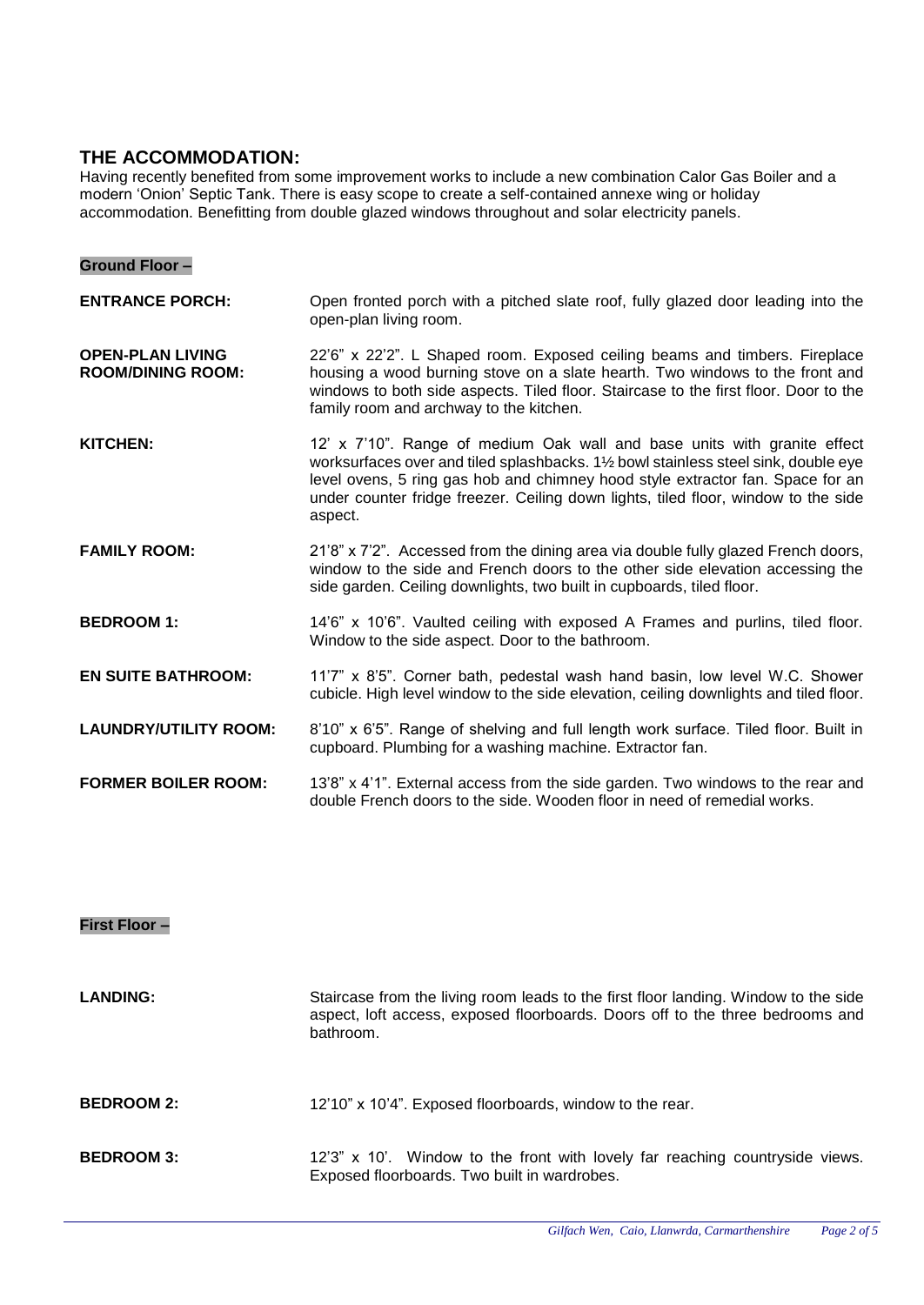| <b>BEDROOM 4:</b>                                                    | 10'7" x 7'6". Window to the front with lovely views. Exposed floorboards.                                                                                                                                                                                                                                                                                                                                                                                                              |
|----------------------------------------------------------------------|----------------------------------------------------------------------------------------------------------------------------------------------------------------------------------------------------------------------------------------------------------------------------------------------------------------------------------------------------------------------------------------------------------------------------------------------------------------------------------------|
| <b>BATHROOM:</b>                                                     | 9'3" x 9'. New panelled bath, pedestal wash hand basin, low level W.C., heated<br>towel rail, tiled floor. Ceiling downlights, window to the rear. Large airing cupboard<br>which houses the recently installed Calor Gas combi boiler.                                                                                                                                                                                                                                                |
| <b>EXTERNALLY:</b>                                                   |                                                                                                                                                                                                                                                                                                                                                                                                                                                                                        |
| THE APPROACH:                                                        | The property is approached via a council maintained country lane and has a wide<br>gravelled forecourt with a five bar gate leading to a further gravelled parking area<br>providing vehicular parking. Further parking across the lane.                                                                                                                                                                                                                                               |
| <b>GARDENS &amp; LAND:</b>                                           | There is a level lawn to the front and beyond the parking area a large pea gravel<br>patio and banked area planted with a plethora of plants. To the rear of the house<br>there is a small courtyard with pedestrian access to the lane.                                                                                                                                                                                                                                               |
|                                                                      | Across the lane there is a large hardstanding parking area and beyond this at a<br>lower level a grassed paddock amounting to circa 1/4 of an acre.                                                                                                                                                                                                                                                                                                                                    |
| <b>SERVICES:</b>                                                     | We understand that the property is connected to mains electricity, mains water<br>and a private septic tank drainage system. Calor Gas fired central heating from<br>the Combi boiler. There are also solar panels which supplement the house<br>electricity usage and we are informed provide a small additional income from any<br>surplus electricity. Telephone is understood to be connected and should be<br>available to purchasers subject to the usual transfer arrangements. |
| <b>COUNCIL TAX:</b>                                                  | We are informed that the Council Tax Band is "to be advised".<br>(Carmarthenshire County Council)                                                                                                                                                                                                                                                                                                                                                                                      |
| <b>FIXTURES &amp;</b><br><b>FITTINGS:</b>                            | Fixtures and fittings that are referred to within these particulars will be included in<br>the sale unless otherwise stated.                                                                                                                                                                                                                                                                                                                                                           |
| <b>WAYLEAVES,</b><br><b>EASEMENTS &amp;</b><br><b>RIGHTS OF WAY:</b> | The property is sold subject to and with the benefit of all wayleaves, easements<br>and rights of way declared and undeclared.                                                                                                                                                                                                                                                                                                                                                         |
| <b>TENURE &amp;</b><br><b>POSSESSION:</b>                            | We are informed that the property is freehold with vacant possession on<br>completion, by arrangement.                                                                                                                                                                                                                                                                                                                                                                                 |
| <b>VIEWING:</b><br><b>PH</b> PROFILE HOMES                           | By appointment with PROFILE HOMES<br>Tel: 01550 777790<br>Email: contact@profilehomes.com<br>Website: www.profilehomes.com                                                                                                                                                                                                                                                                                                                                                             |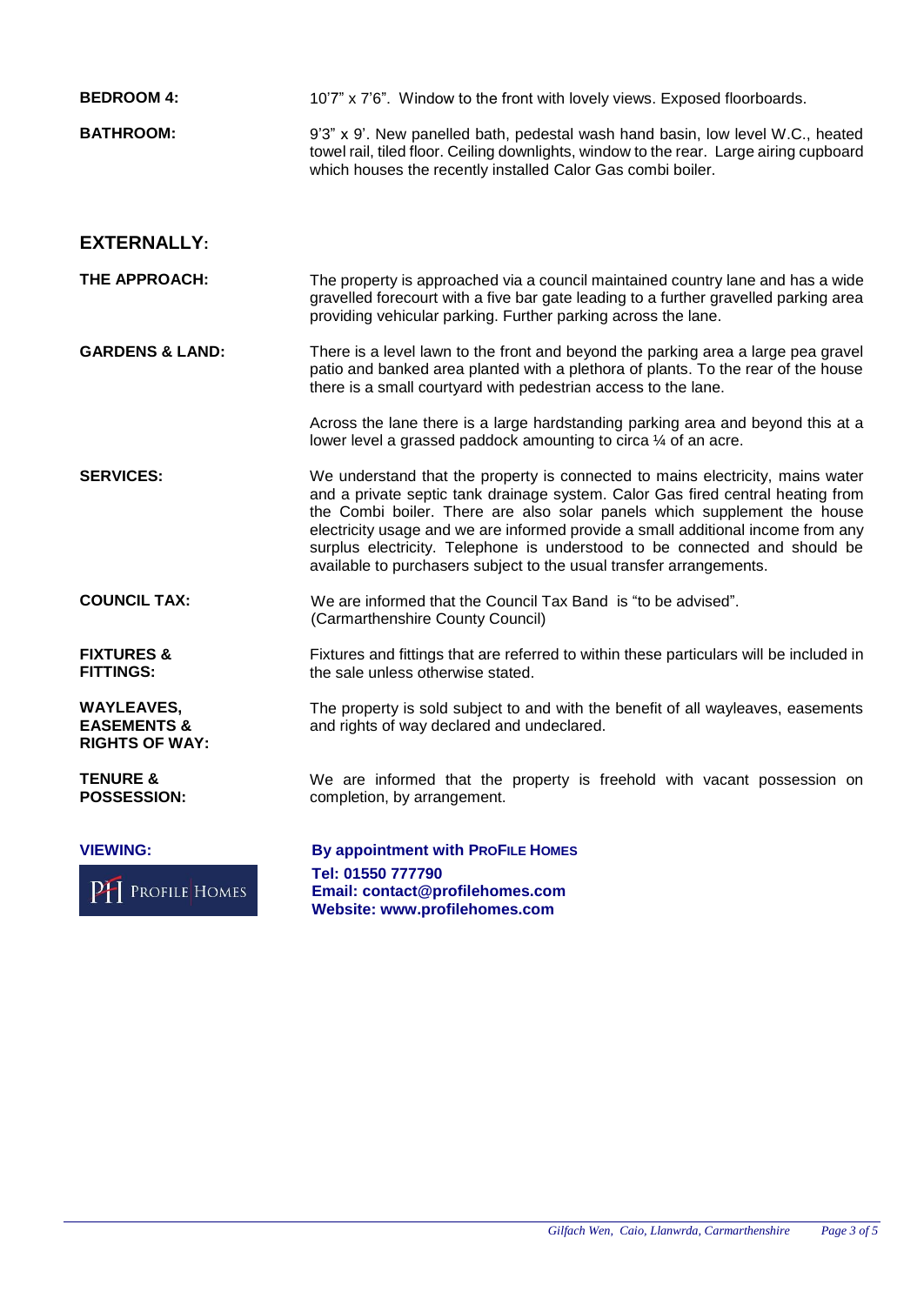| <b>Energy Efficiency Rating</b>             |                                   |           |
|---------------------------------------------|-----------------------------------|-----------|
|                                             | Current                           | Potential |
| Very energy efficient - lower running costs |                                   |           |
| Δ<br>$(92+)$                                |                                   |           |
| в<br>$(81-91)$                              |                                   |           |
| င<br>$(69-80)$                              |                                   | 75        |
| D<br>$(55-68)$                              |                                   |           |
| E<br>$(39-54)$                              | 43                                |           |
| F<br>$(21-38)$                              |                                   |           |
| $(1 - 20)$                                  | G                                 |           |
| Not energy efficient - higher running costs |                                   |           |
| <b>England &amp; Wales</b>                  | <b>EU Directive</b><br>2002/91/EC |           |
| WWW.EPC4U.COM                               |                                   |           |

### **THE LOCALITY:**

**Llanwrda's** village amenities are about 6.2 miles southerly, including a convenience store, village hall, church, and a small railway station on the outskirts on the scenic Heart of Wales country (Swansea to Shrewsbury. Swansea provides regular inter-city services to London). The old village is near the junction of the A40 and the A482, by the River Dulais, which flows south-easterly to join the larger Towy River beyond the A40. The Brecon Beacons National Park is within easy reach on the other side of the Towy neighbouring Llangadog, Llandovery and Llandeilo, and the region is popular for leisure activities such as walking, horse riding, cycling, fishing (with permits), bird watching, and sight-seeing, with numerous visitor attractions within easy travelling distance, including country parks and gardens, romantic castles, and the delights of the Welsh coast (less than an hour's drive).

**Llangadog** is 10 miles southerly, an old drovers' and market village at the fringe of the National Park, providing good local amenities including a primary school, doctor's surgery, general convenience store/post office, butcher's shop, pubs with restaurants, church, and a small Heart of Wales railway station on the outskirts.

**Llandovery** is 9 miles north-east of the property in the upper Towy Valley, surrounded by hills at the north-western edge of the National Park. There is a good selection of shops, a supermarket, doctor's and dentist's surgeries, hotels, cafes, restaurants, pubs, swimming pool, small community hospital, primary school, and a Heart of Wales railway station. The town has a mix of Georgian and Victorian architecture, Norman Castle remains, a Heritage Centre and a well-known public school (Llandovery College).

**Llandeilo** is 12 miles south-westerly, a popular and historic town with independent shops, pubs and eateries, main post office, health centre, primary and a secondary school. Llandeilo dates back to the 13<sup>th</sup> Century and occupies an elevated position by the River Towy. The town was once the medieval capital of Carmarthenshire, but the development of Llandeilo really grew in the 18<sup>th</sup> Century as a market town and banking centre for cattle drovers.

**The Brecon Beacons National Park** extends from Llandeilo and Llandovery in the west to Hay-on-Wye in the east, covering some 520 square miles, and incorporates the Black Mountain massif to the west, the Fforest Fawr, the Central Brecon Beacons and Black Mountains Range to the east. The scenery is spectacular and diverse including high mountain peaks, gorges, waterfalls, lakes, open hills and moorland, as well as wooded valleys and lowlands with soft rolling farmland and clear meandering rivers. There are Castles at strategic points on the boundaries – at Hay-on-Wye, Brecon, Trecastle, Tretower, Crickhowell and Carreg Cennen.

**Lampeter** is 10 miles north-westerly, in the Teifi Valley, a university and traditional market town at the foothills of the Cambrian Mountains.

**Carmarthen** is 24 miles south-westerly, the busy county town and commercial centre on the meandering Towy river, with excellent shopping, multi-screen cinema, university college, general hospital, and main line railway station, with main roads radiating out to all regions, including the A40, A48/M4 Link, A484 and A485. The celebrated **National Botanic Garden of Wales** is a few miles east of Carmarthen.